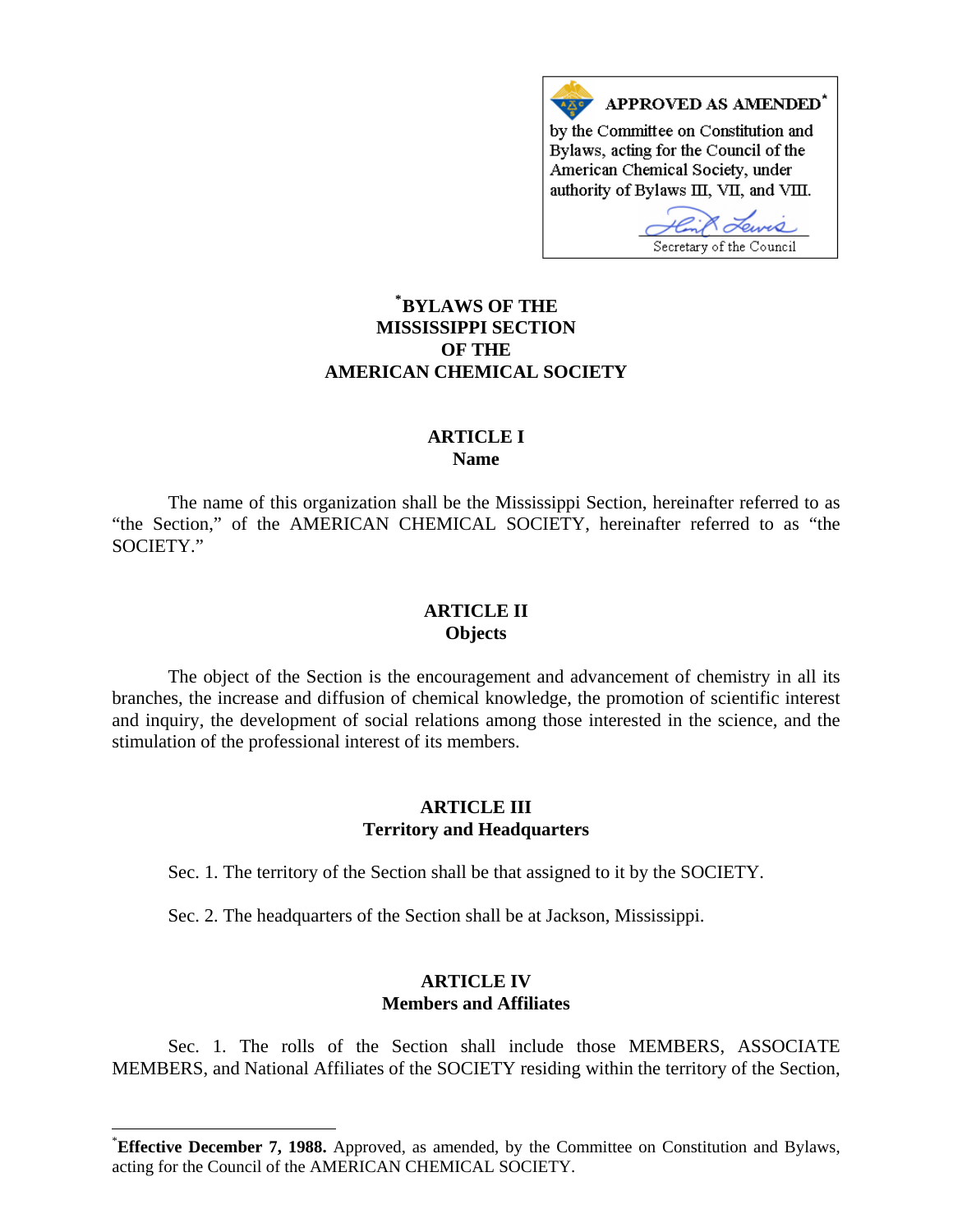provided that exceptions to this rule may be made in conformity with the Constitution and Bylaws of the SOCIETY.

Sec. 2 (a) The Section may have Local Section Affiliates as authorized in the Constitution and Bylaws of the SOCIETY.

(b) A Local Section Affiliate shall retain his<sup>[\\*](#page-1-0)</sup> status only as long as payment of Section dues is made.

Sec. 3. MEMBERS, ASSOCIATE MEMBERS, National Affiliates, and Local Section Affiliates shall have such rights and privileges as are accorded them by the Constitution and Bylaws of the SOCIETY. National Affiliates and Local Section Affiliates may not vote for or hold an elective position of the Section, vote on articles of incorporation and bylaws of the Section, or serve as voting members of the Executive Committee.

#### **ARTICLE V Organization**

Sec. 1. The officers of the Section shall be a Chair, Chair-Elect, Secretary and Treasurer.

Sec. 2. The Section shall have Councilors and Alternate Councilors as provided in the Constitution and Bylaws of the SOCIETY.

Sec. 3. The Executive Committee shall consist of the officers of the Section, Councilor(s), Alternate Councilor(s), Immediate Past Chair, the chairs of the standing committees, and the Newsletter Editor. A quorum of the Executive Committee shall be five members, of which one must be an officer.

Sec. 4. All officers, Councilors, Alternate Councilors, and other elected persons shall be chosen from MEMBERS of the SOCIETY in accordance with the Constitution and Bylaws of the SOCIETY.

### **ARTICLE VI Terms of Office and Manner of Election**

Sec. 1. The Chair and Chair-Elect of the Section shall serve, beginning January 1, for a term of 1 year or until their successors are elected. The Secretary and Treasurer shall serve, beginning January 1, for a term of 2 years, or until their successors are elected. All officers shall be elected as set forth in Article VI, Sections 4, 5, and 6. The Chair-Elect shall succeed to the office of Chair upon completion of the Chair's term of office.

 $\overline{a}$ 

<span id="page-1-0"></span><sup>\*</sup> Both masculine and feminine genders are to be implied each time a masculine pronoun appears in this document; masculine gender is employed for the sake of simplicity.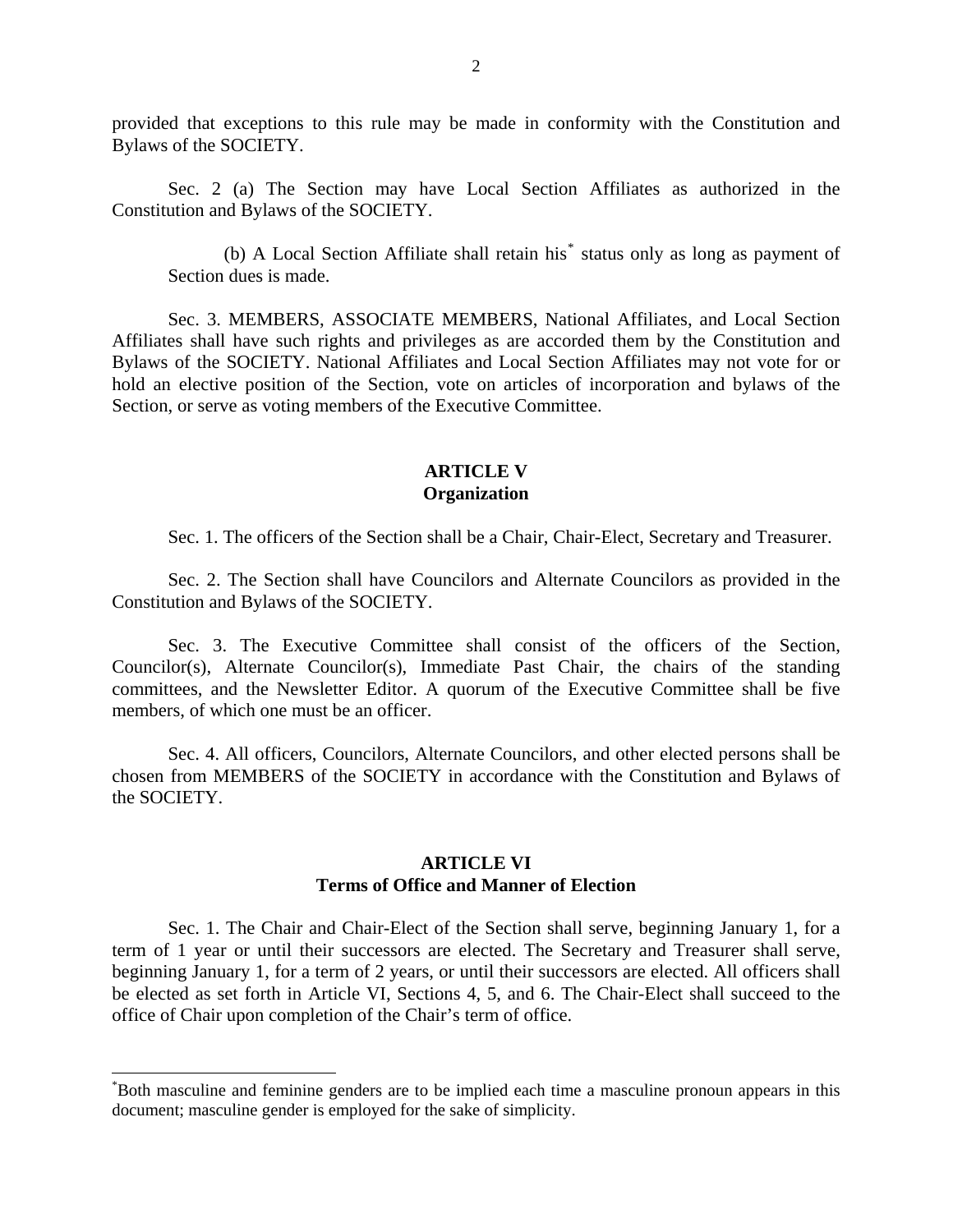Sec. 2. Councilors and Alternate Councilors shall serve beginning January 1, for a term of three years or until their successors are elected. In the event that the Section's representation on the Council is reduced as the result of official determination of representation as provided in the Constitution and Bylaws of the SOCIETY, the Councilors and Alternate Councilors having the longest unexpired terms shall be disqualified.

Sec. 3. In the event of a vacancy in the office of Chair, the Chair-Elect shall assume the added duties of the Chair for the unexpired term. All other vacancies shall be filled by the Executive Committee by interim appointment for a period up to the next annual election, at which time the Section shall choose a MEMBER to fill out the unexpired term. In the event the office of Chair-Elect is filled by such interim appointment, the Section shall elect both a Chair and a Chair-Elect at its annual election.

Sec. 4. Prior to March 1 of each year, the Chair shall appoint a Nominating Committee of three members of which the Immediate Past Chair of the Section will be a member. The duty of this Committee is to provide nominees for the elected officers, Councilors, Alternate Councilors, and other elected persons. Insofar as possible, the Nominating Committee shall attempt to rotate the nominations among the three areas surrounding Starkville, Jackson, and Hattiesburg, respectively.

Sec. 5 (a) At the September meeting the Nominating Committee shall report the nomination of at least two candidates for each elective office. Additional nominations from the floor will be in order after the Nominating Committee reports.

(b) At the September meeting the Chair shall appoint a committee of not less than three Tellers, whose duty shall be to take charge of the election.

Sec. 6. The Secretary shall cause the ballot as received from the Nominating Committee and any nominations from the floor to be printed or mimeographed and shall send a copy and a plain envelope marked "Ballot" to each member of the Section within fourteen days following the September meeting. Ballots so printed or mimeographed shall be the only ballots which shall be counted.

To vote, a member shall indicate on the election ballot his choice(s) for no more than the number to be elected for the various offices. The members shall seal their ballots in the plain envelope marked "Ballot" and shall mail this envelope in a sealed envelope bearing their hand-written signatures to the Chair of the Tellers. The ballots thus enclosed must be received not later than 5:30 P.M. of the day of the November meeting. A member may deliver his ballot in person to the Tellers provided he does so before the counting of the ballots begins.

At an announced meeting place the Tellers shall check the signatures of members against the master list of members provided by the Secretary. Any "outside" envelope not bearing the hand-written signature of the voter shall be considered void and must be cast out by the Tellers. The validated outer envelopes shall be opened and the inner envelopes segregated. Then the Tellers shall open the ballot envelopes and count the votes. These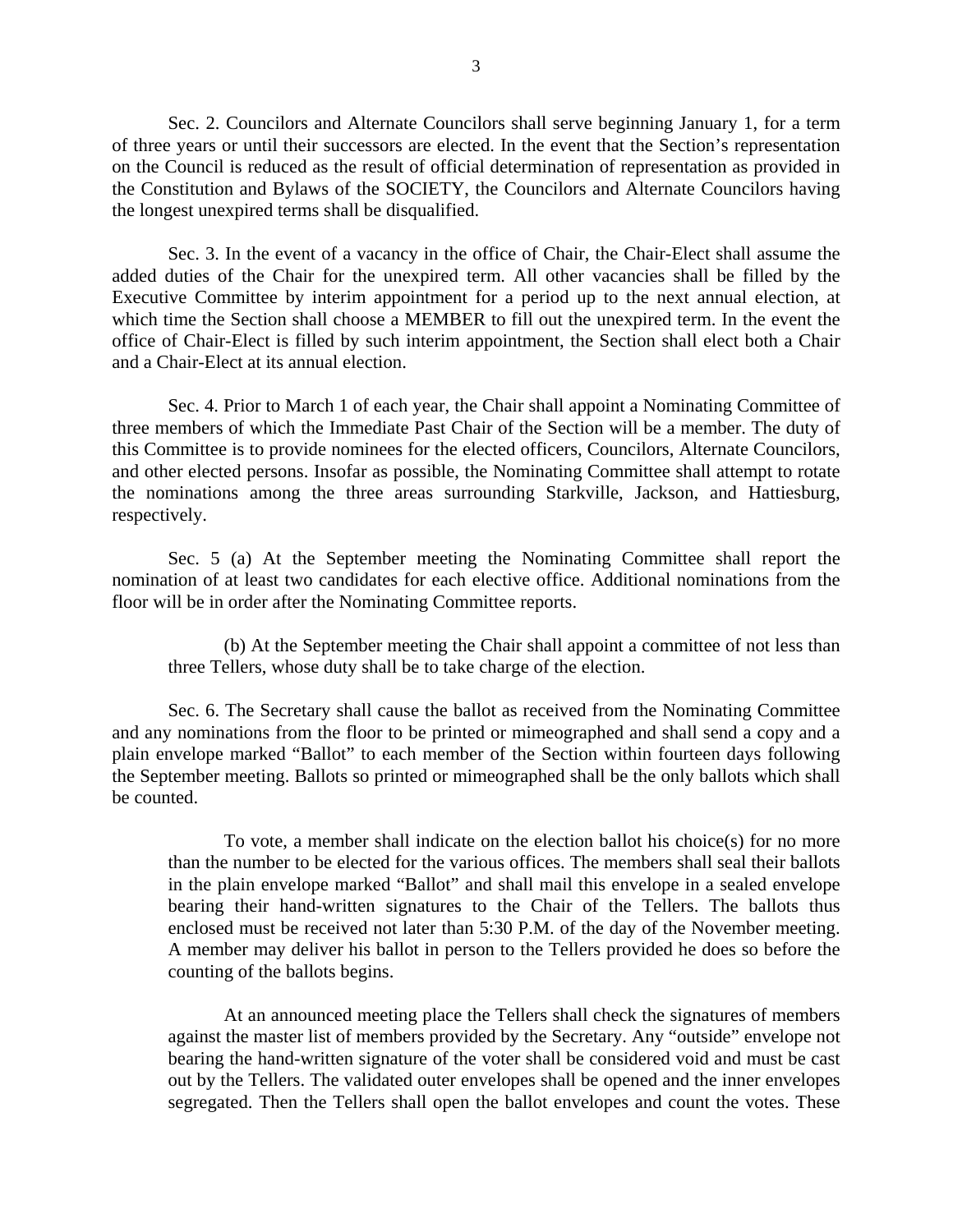proceedings may be observed by any interested members of the Section provided the members do not interfere with the business of the Tellers.

After the count, the Tellers shall deliver to the Secretary all ballots in a sealed package and shall certify to the Secretary the number of votes cast for each name on the ballot. The Secretary shall declare elected the candidate receiving a majority of the votes for each office. In case of a tie vote, or if no candidate receives a majority of the votes cast, the election shall be decided from the two highest candidates by a majority of those members present and voting at the November meeting. The Tellers shall certify the results to the Secretary who shall then declare the results of the election.

If for any reason it shall be impossible to execute the provisions of the bylaws regarding the time and date of nominations and elections, the Executive Committee shall arrange for nominations and elections in accordance with the spirit of these bylaws so far as possible.

Sec. 7. No member shall be eligible to hold more than one elective position at one time. Power to appoint implies power to remove or replace those appointed. Power to elect or re-elect implies power to remove those so elected.

#### **ARTICLE VII Finance**

Sec. 1 (a) All moneys and other valuables and property accruing to the Section shall be deposited with the Treasurer of the Section except as may otherwise be provided for in these bylaws.

(b) Only the Executive Committee, or the members of the Section by a vote of the majority of those present and voting at a regular business meeting, shall have power to authorize the expenditure of the Section's funds.

(c) Not later than February 1 of each new calendar year, the Executive Committee shall meet to receive estimated budgets from the Finance Committee for operating expenses of the Section for the year. After careful consideration, the Executive Committee shall approve the budgets either in their original or modified forms, and shall appropriate sufficient funds to cover the budgets as approved. If at any time the funds appropriated are found to be insufficient, a request for additional appropriations may be presented to the Executive Committee for consideration and approval. Any unexpended funds appropriated to the officers and committees shall revert to the general fund at the end of the calendar year.

(d) Either the Executive Committee, or the members of the Section by a majority vote of those present and voting at a regular business meeting, may authorize the expenditure of funds for other purposes as the occasion may arise.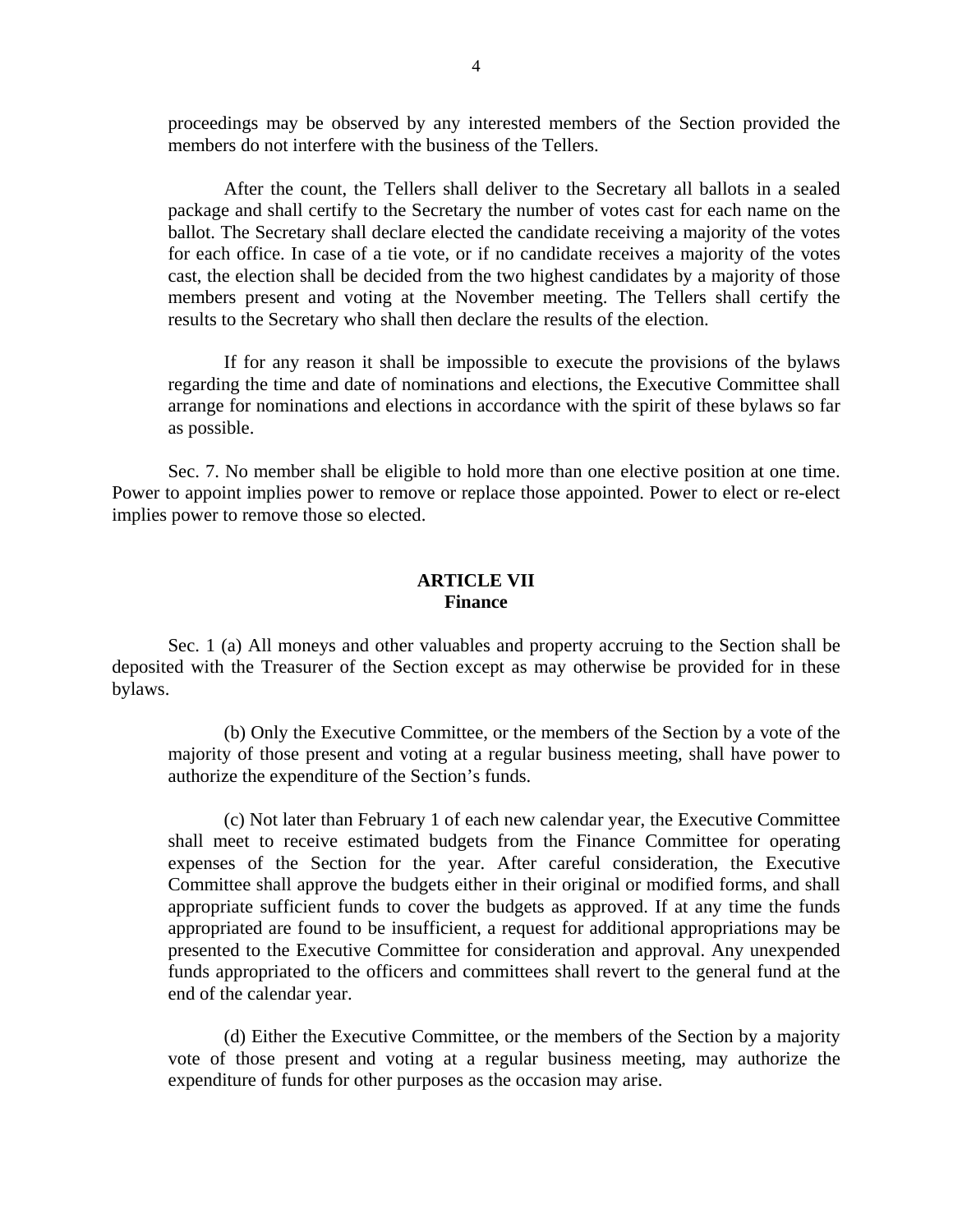(e) The Treasurer shall include in his report to the Section each month the expenditures and balance in each of the budgets for officers and committees.

## **ARTICLE VIII Duties of Officers and the Executive Committee**

Sec. 1. The duties of the officers shall be those customarily performed by such officers, together with those responsibilities prescribed by the Constitution and Bylaws of the SOCIETY and by these bylaws, and such other duties as may be assigned from time to time by the Executive Committee.

Sec. 2. The Chair, or in his absence, the Chair-Elect, shall preside at all meetings of the Section and all meetings of the Executive Committee; in the event that neither can serve, the Secretary of the Section shall call the meeting to order and immediately proceed with the election of a Chair *pro tem*. The Chair shall appoint all committees, authorized by the Section or the Executive Committee, which are not otherwise provided for in these bylaws. All vacancies on committees shall be filled by the Chair of the Section.

Sec. 3 (a) The Executive Committee shall normally be the governing body of the Section and shall have power to conduct, manage and direct the business and affairs of the Section in accordance with the Constitution and Bylaws of the SOCIETY and these bylaws. It shall report through the Secretary all its proceedings of all meetings to the membership at the next regular or special meeting following. Any member shall have an opportunity to speak for or against the action of the Executive Committee. It shall receive monthly oral reports and written annual reports at the last meeting of the year from all standing committees and make periodic reports to the Section. Any action taken by this Committee can be annulled only by a two-thirds vote of the members present and voting at any meeting.

(b) The Executive Committee with the cooperation of the Program Committee shall fix the time and place of each meeting of the Section.

Sec. 4. The Chair-Elect shall be Chair of the Program Committee.

Sec. 5. The Secretary shall keep a record of the proceedings of the Section and of the Executive Committee; shall in cooperation with the Chair or the Executive Committee make the regularly required reports to the Executive Director of the SOCIETY; shall under the direction of the Chair issue notices either personally or by means of the newsletter to Section members, National Affiliates, and the Local Section Affiliates and to the members of the Executive Committee at least ten days prior to the meetings; and he shall perform all other duties usual to his office as prescribed in the Constitution and Bylaws of the SOCIETY and in these bylaws. He may be allowed such sums for clerical assistance, and for stationery and postage, as may be recommended by the Finance Committee and approved by the Executive Committee. The Secretary may require the Treasurer to deposit with him for safekeeping an indemnity bond, payable to the Mississippi Section of the SOCIETY, if and when the Executive Committee authorizes the Treasurer to be bonded. The Executive Committee upon recommendation of the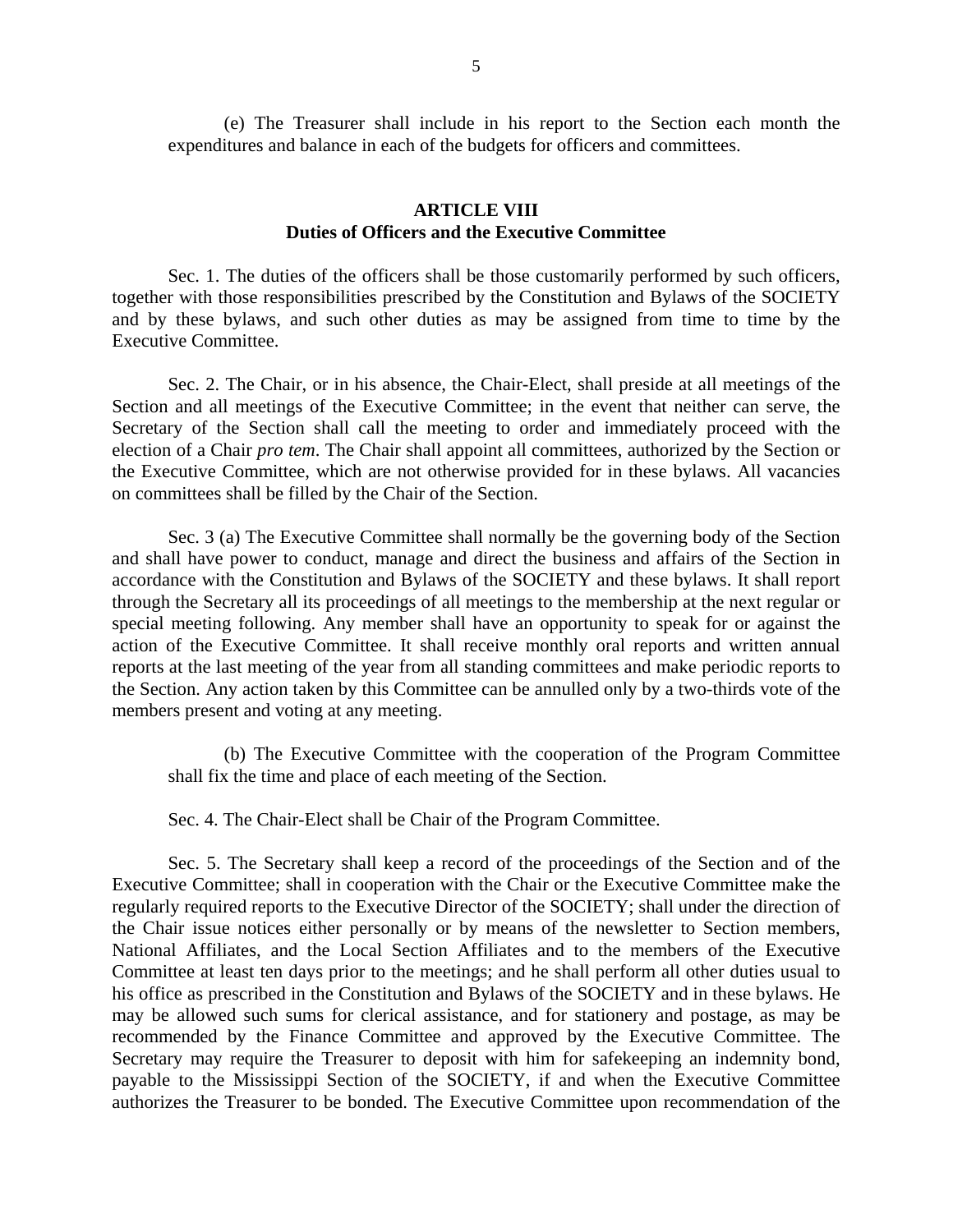Finance Committee shall determine the amount of such bond and authorize the Treasurer to pay the cost of such bond. The Section may authorize a seal which shall be in the custody of the Secretary.

Sec. 6. The Treasurer shall have charge of all funds belonging to the Section except as may otherwise be provided for in these bylaws; shall deposit all funds in such banks as are designated by the Executive Committee; shall make all disbursements. He shall make the regular required reports to the Executive Director of the SOCIETY in accordance with the Constitution and Bylaws of the SOCIETY and shall file a financial statement on the appropriate income tax return blank with the Collector of Internal Revenue in accordance with Section 117 of the Revenue Act of 1943. At the first regular meeting of the Section of each new calendar year he shall report in writing to the Section the financial condition of the Section at the close of the previous calendar year (January 1 to December 31), and all financial transactions of the Section for that year.

Sec. 7. No salary shall be paid any officers of the Section, but expenses incurred by officers and committees in performance of their duties shall be paid by the Section subject to the recommendation of the Finance Committee and approval of the Executive Committee.

## **ARTICLE IX Standing Committees and Their Duties**

Sec. 1. The standing committees of the Section shall be Program, Membership, Hospitality, Finance, Professional Relations and Status, Public Representation, Education, Awards, Long-Range Planning, and Newsletter. Each committee shall consist of not less than three members, one from each of the areas surrounding Starkville, Jackson, and Hattiesburg. The chair of each of these committees shall be appointed and announced by the Chair-Elect before or at the last regular meeting preceding January 1, the date on which the new calendar year begins and on which the Chair-Elect becomes Chair. The personnel of each committee shall be appointed preferably and announced at the same time but in case this is found to be impossible, appointments should be completed by March 1. The work of each of these standing committees shall be under the direction of the Chair except as otherwise provided in these bylaws. Each committee shall upon request report to the Executive Committee.

Sec. 2. The duties of the standing committees shall be those customarily performed by such committees, together with the duties assigned by the Chair of the Section or by the Executive Committee.

Sec. 3. The Program Committee shall make all arrangements for programs and secure speakers for the meetings of the Section and shall notify the Secretary, the Chair of the Public Representation Committee and the Newsletter Editor of all such meetings as far in advance as possible.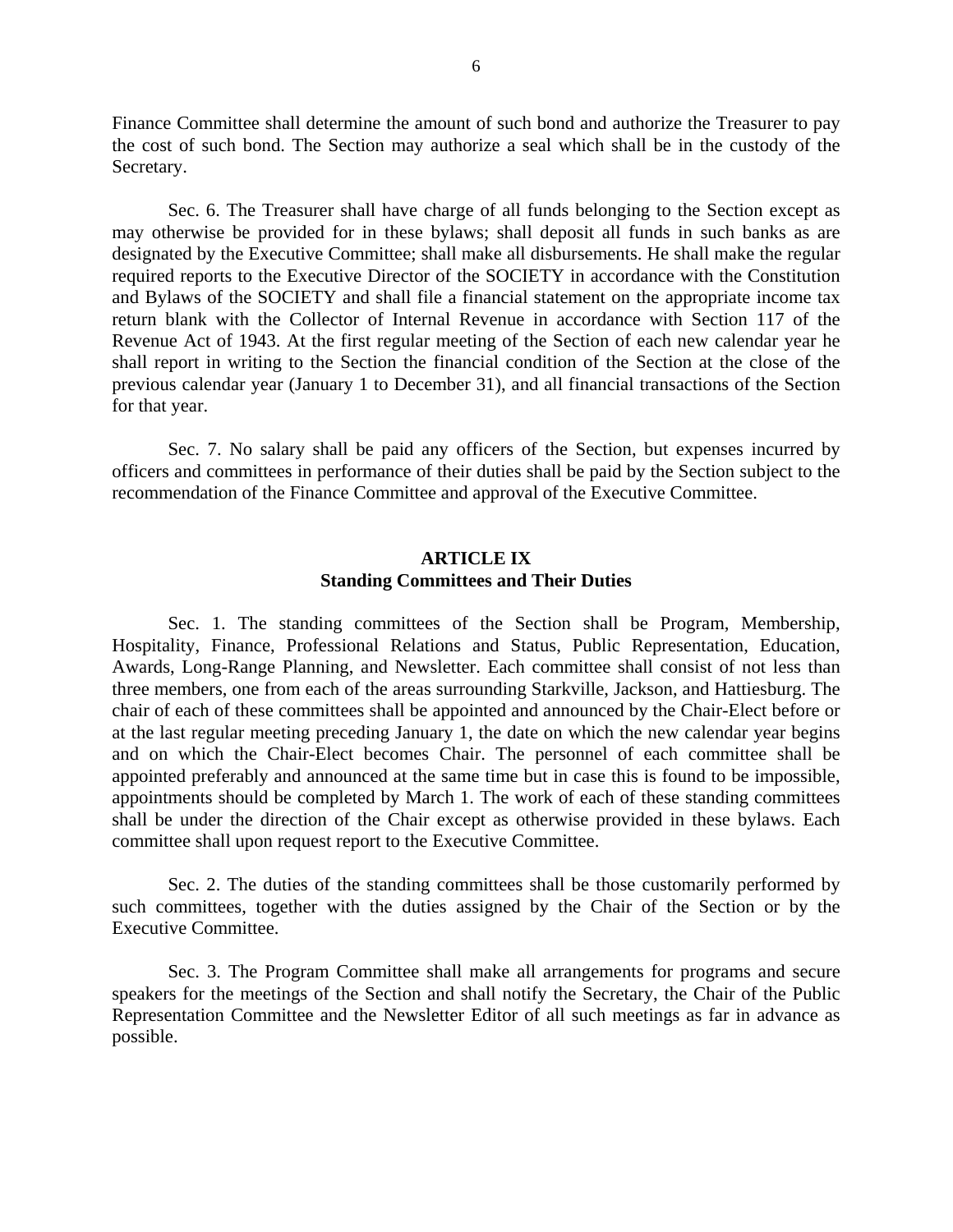Sec. 4. The Membership Committee shall endeavor to maintain and increase the membership of the Section, and pass upon the eligibility of the Local Section Affiliates, and endeavor to secure industrial support.

Sec. 5. The Public Representation Committee shall spread information with reference to the activities of the Section to all organizations and forces; business, civic, social, etc., within the Section's territory, and shall endeavor to maintain satisfactory relationships with the local press in order to obtain the maximum desirable publicity of the activities of the Section.

Sec. 6. The Hospitality Committee shall promote fellowship among the members, shall introduce new members and visitors, and be responsible for all local accommodations for guest speakers.

Sec. 7. The Finance Committee shall have charge, subject to the control of the Executive Committee, of all matters relating to investments and all means of obtaining additional revenue except as may otherwise be provided for in these bylaws. Within sixty days after the beginning of a new calendar year, with the cooperation of the Treasurer, Secretary, Chair of the Program Committee, and such other officers and committees as may expect to require funds to cover the operating expenses for the year, it shall prepare budgets to cover the operation of the Section. The Committee shall submit the proposed budgets to the Executive Committee not later than February 1, for approval either in their original or modified form and it shall have general supervision over carrying out the provisions of the same after they have been duly approved. It shall be the same duty of this Committee to examine and audit the account books, vouchers, bank statements, and reports of the Treasurer, as of December 31, of each year, and to report its findings to the Executive Committee at its first meeting of the new fiscal year and, if approved, to the first regular meeting of the Section following this date.

Sec. 8. The Committee on Professional Relations and Status shall conduct continuous investigation of matters bearing on the professional relations and status of the membership and shall establish procedures by which the needs, wishes, and attitudes of the members in the field of professional relations would be channeled through the local committee to the national committee for appropriate consideration and such action as is possible.

Sec. 9. The Education Committee shall promote and regulate all Section activities directly concerned with formal education and career development in chemistry and all its branches. It shall establish and maintain liaison with the high school science education programs and its personnel within the state and serve them in whatever ways possible. The Committee will likewise cooperate with and render whatever services possible to the state institutions of higher learning, especially with respect to career guidance and the Student Affiliate program. Educational material and activities directed toward the general public such as the taped radio program "Men and Molecules" shall be jointly handled with the Public Representation Committee.

Sec. 10. The Awards Committee shall be composed of five members, including the Immediate Past Chair as Chair of the Committee. Two members of the Committee shall be appointed each year, for two-year terms. The Committee shall select recipients of all competitive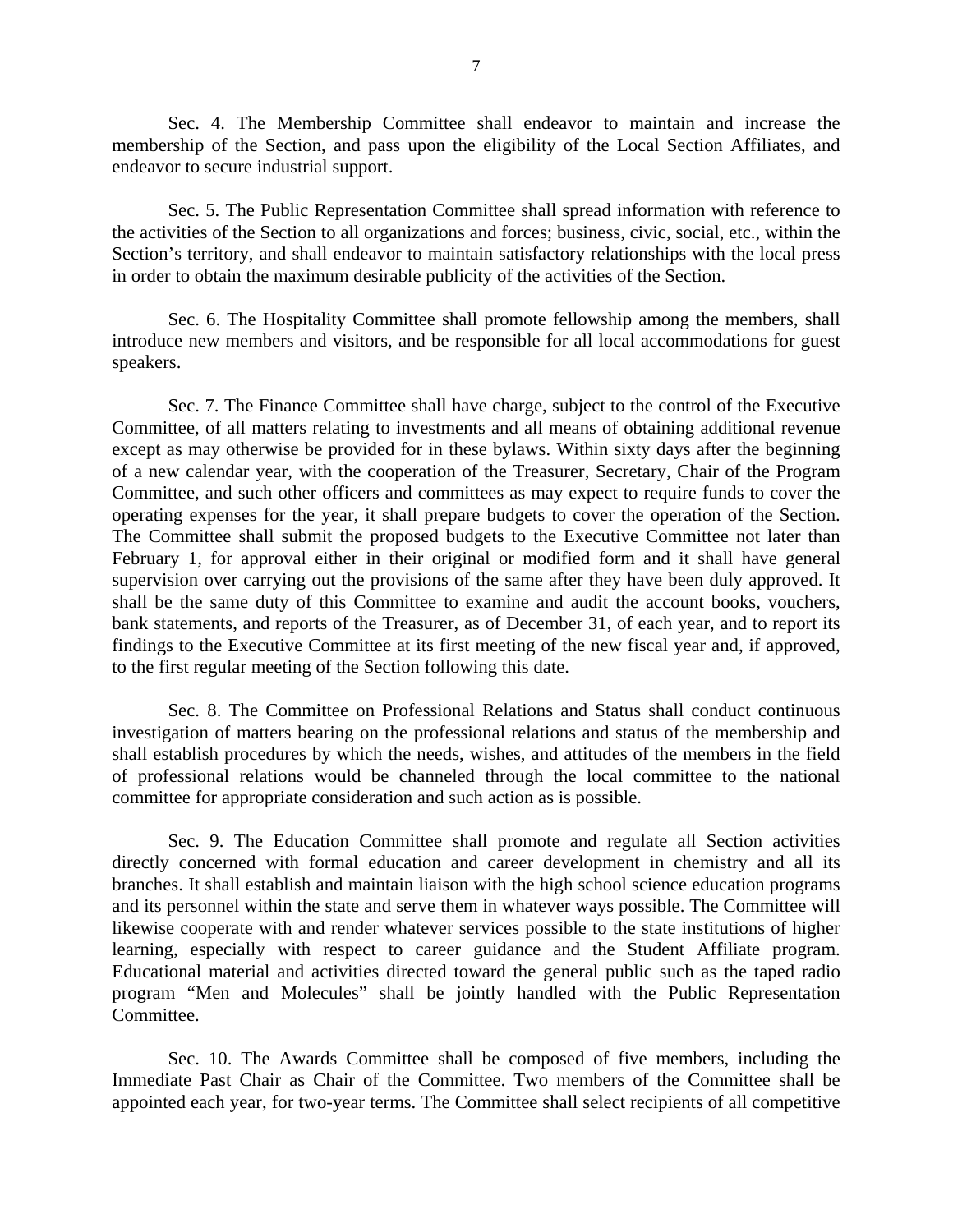awards approved by the Executive Committee, make arrangements for presentation of all awards made by the Section, and advise and make recommendations to the Executive Committee concerning Section awards.

Sec. 11. The Long-Range Planning Committee shall consist of not more than five members, including its Chair who shall be an officer, Councilor, past officer, or Past Councilor. It is the duty of the Committee to devise plans and make recommendations to the Executive Committee concerning the long-range goals of the Section and methods of attaining these goals. The Committee shall have the continuing function of examining Section operations, so that it can make recommendations for the betterment of the Section and its membership.

Sec. 12. The Newsletter Committee shall consist of the Newsletter Editor (Chair), the Secretary, the Treasurer, and any others the Chair of the Section may appoint. The Newsletter Editor with the aid of other members of the Committee, shall have the responsibility of publishing the newsletter. The newsletter shall be the instrument for bringing to the attention of the Section membership: notices of regular and special Section meetings, notices of Executive Committee meetings, reports of officers, and any items which the Newsletter Committee considers newsworthy and of interest to the membership.

### **ARTICLE X Meetings**

Sec. 1. The Executive Committee shall determine the number of regular meetings of the Section per annum, preferably during the months September to June inclusive. Only one regular meeting shall be scheduled in any one month except under special circumstances when the Executive Committee may approve one additional regular meeting. Special meetings shall not be substituted for regular meetings unless they are of a high technical caliber and then only by approval of the Executive Committee. The date and time of each regular meeting shall be sufficiently flexible to allow the Program Committee to obtain qualified speakers. The Executive Committee shall designate the place of each meeting and it may alter the place and time of any regular meeting.

Sec. 2. The Section shall hold special meetings at the call of the Executive Committee or at the written request of 20 percent of the members of the Section. The notices of special meetings shall state the exact nature of the business to be transacted and no other business shall be transacted at these meetings.

Sec. 3. Due notice of all meetings shall be sent to each member and affiliate of the Section. A quorum for all meetings of the Section shall consist of 10 percent of the members of the Section. In the absence of a quorum no business shall be transacted.

Sec. 4. At the regular meetings of the Section the order of business shall be as follows:

- 1. Reading of minutes of previous meeting
- 2. Reports of officers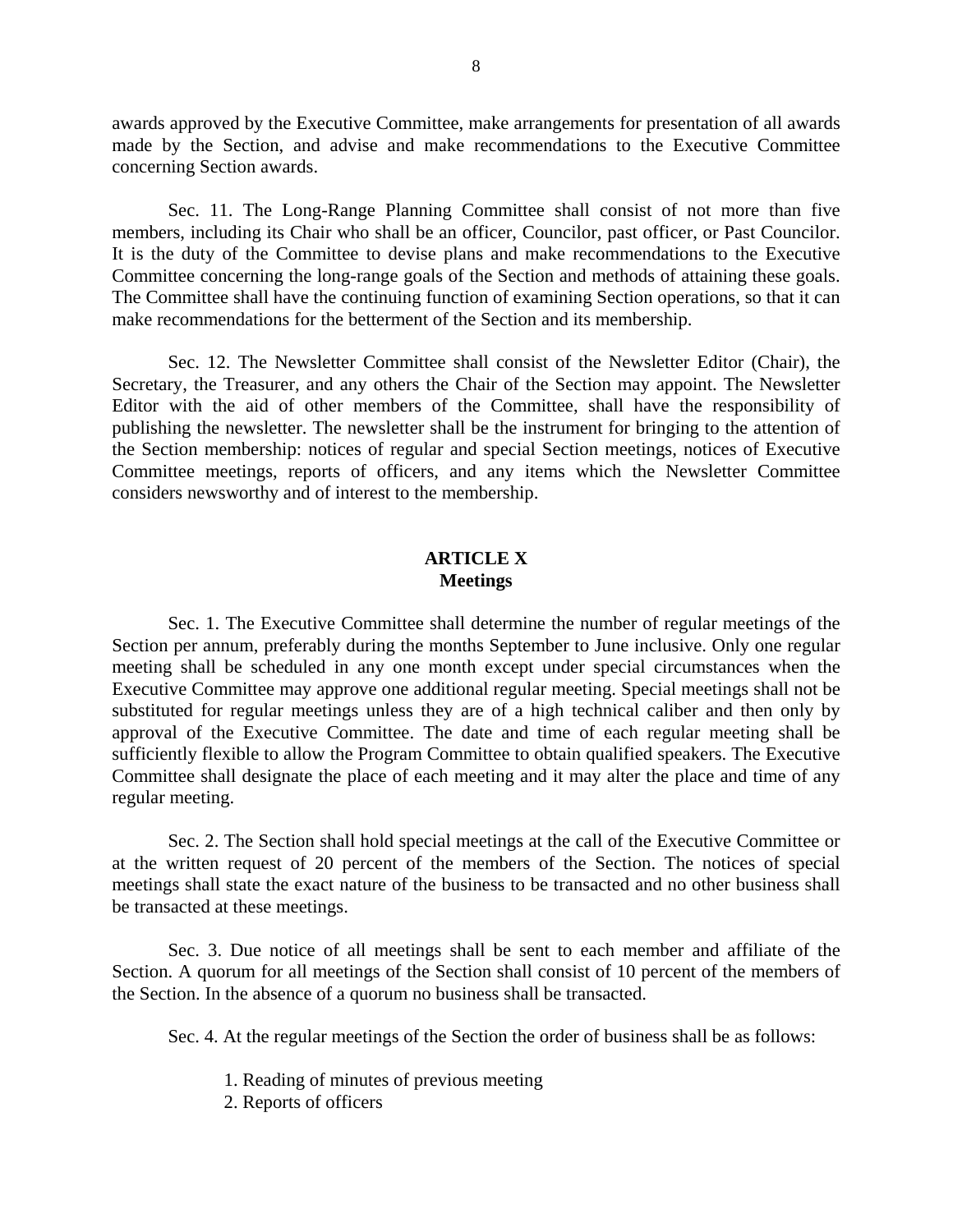- 3. Reports of committees
- 4. Miscellaneous business
- 5. Program
- 6. Adjournment

The regular order of business for any one meeting may be altered by the Chair with the consent of a majority of the members present.

Sec. 5. The Executive Committee shall meet, upon due notice to its members, at the call of the Chair or at the request of a majority of the Committee. In the absence of a quorum, called meetings shall adjourn to a set date.

Sec. 6. At the last meeting of a calendar year, the Chair and other officers for the next calendar year shall be installed with the appropriate ceremonies.

### **ARTICLE XI Dues**

Sec. 1. All National Affiliates and members of the Section, except members in emeritus status, may be assessed such voluntary annual Local Section dues as may be recommended by the Executive Committee, and passed by the membership.

Sec. 2. The annual dues of Local Section Affiliates shall be set by the Executive Committee in accordance with the Constitution and Bylaws of the SOCIETY. Failure to pay such dues in advance shall automatically terminate the affiliation.

## **ARTICLE XII Amendments**

Sec. 1. A proposed amendment to these bylaws must first be submitted in writing to the Executive Committee. If it is approved by a majority of the Executive Committee, the Secretary shall furnish all members of the Section with copies of the proposed amendment at the time when notice of the next meeting of the Section is given.

Sec. 2. At the second meeting of the Section after notice of the proposed amendment is given, the amendment may be adopted by two-thirds of the votes of the members present.

Sec. 3. A proposed amendment which does not receive approval by the Executive Committee may be placed before a meeting upon the written request to the Secretary by at least ten members. The Secretary shall, thereupon, proceed as if it were an amendment approved by the Executive Committee.

Sec. 4. A member may vote upon an amendment to these bylaws either in person at the meeting or by delivering a signed vote to the Secretary prior to such meeting. The vote delivered